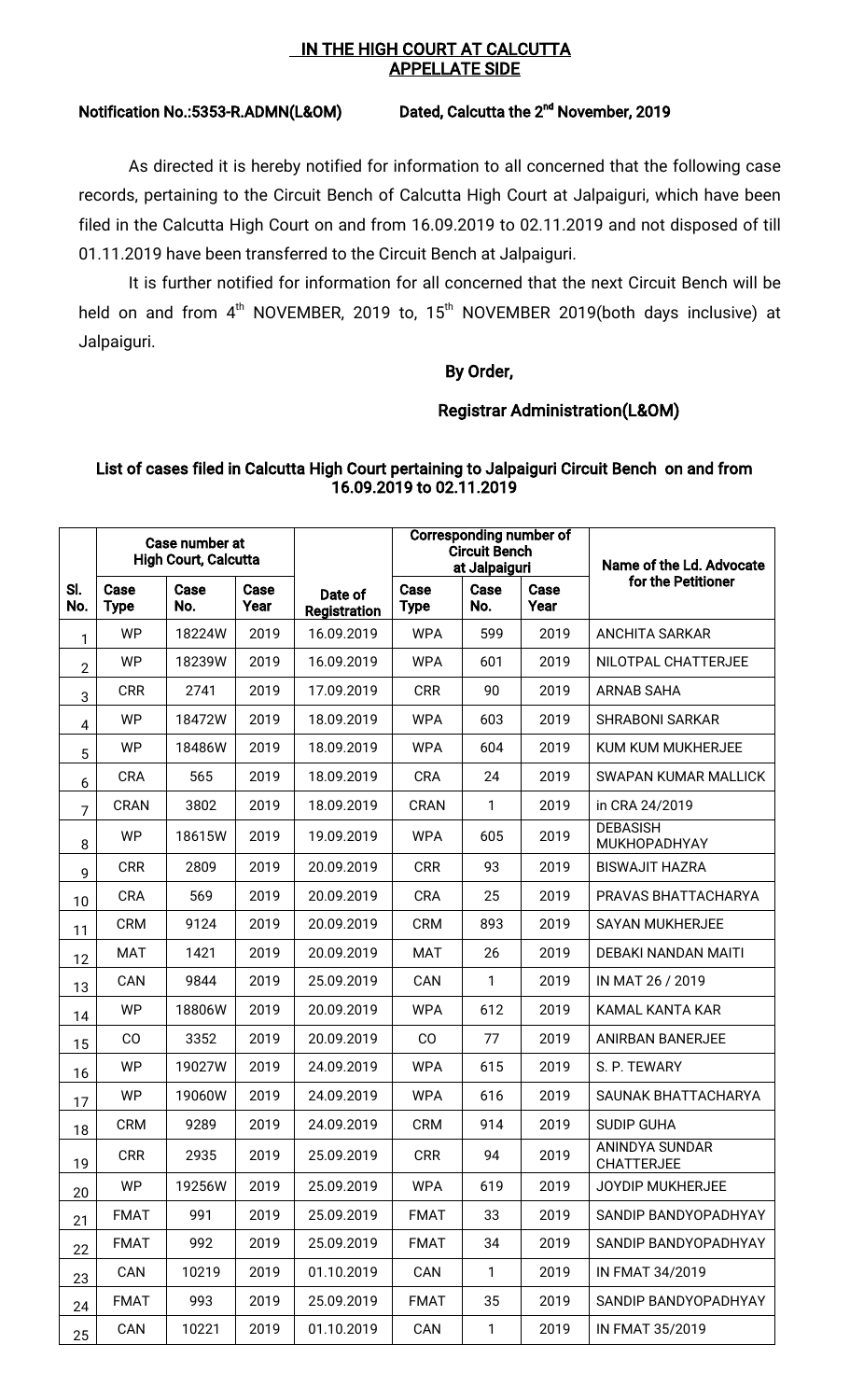| 26                                                                         | <b>FMAT</b>                                                                                 | 994                                                            | 2019                                                         | 25.09.2019                                                                                                   | <b>FMAT</b>                                                                                                    | 36                                                 | 2019                                                 | SANDIP BANDYOPADHYAY                                                                                                                            |
|----------------------------------------------------------------------------|---------------------------------------------------------------------------------------------|----------------------------------------------------------------|--------------------------------------------------------------|--------------------------------------------------------------------------------------------------------------|----------------------------------------------------------------------------------------------------------------|----------------------------------------------------|------------------------------------------------------|-------------------------------------------------------------------------------------------------------------------------------------------------|
| 27                                                                         | CAN                                                                                         | 10220                                                          | 2019                                                         | 01.10.2010                                                                                                   | CAN                                                                                                            | $\mathbf{1}$                                       | 2019                                                 | IN FMAT 36/2019                                                                                                                                 |
| 28                                                                         | <b>FMAT</b>                                                                                 | 995                                                            | 2019                                                         | 25.09.2019                                                                                                   | <b>FMAT</b>                                                                                                    | 37                                                 | 2019                                                 | SANDIP BANDYOPADHYAY                                                                                                                            |
| 29                                                                         | CAN                                                                                         | 10217                                                          | 2019                                                         | 01.10.2019                                                                                                   | CAN                                                                                                            | $\mathbf{1}$                                       | 2019                                                 | IN FMAT 37/2019                                                                                                                                 |
| 30                                                                         | <b>FMAT</b>                                                                                 | 996                                                            | 2019                                                         | 25.09.2019                                                                                                   | <b>FMAT</b>                                                                                                    | 38                                                 | 2019                                                 | SANDIP BANDYOPADHYAY                                                                                                                            |
| 31                                                                         | CAN                                                                                         | 10218                                                          | 2019                                                         | 110.2019                                                                                                     | CAN                                                                                                            | $\mathbf{1}$                                       | 2019                                                 | IN FMAT 38/2019                                                                                                                                 |
| 32                                                                         | <b>FMAT</b>                                                                                 | 997                                                            | 2019                                                         | 25.09.2019                                                                                                   | <b>FMAT</b>                                                                                                    | 39                                                 | 2019                                                 | SANDIP BANDYOPADHYAY                                                                                                                            |
| 33                                                                         | <b>FMAT</b>                                                                                 | 998                                                            | 2019                                                         | 25.09.2019                                                                                                   | <b>FMAT</b>                                                                                                    | 40                                                 | 2019                                                 | SANDIP BANDYOPADHYAY                                                                                                                            |
| 34                                                                         | $\rm CO$                                                                                    | 3447                                                           | 2019                                                         | 25.09.2019                                                                                                   | $_{\rm CO}$                                                                                                    | 78                                                 | 2019                                                 | <b>SUMAN SEHANABIS</b><br>(MONDAL)                                                                                                              |
| 35                                                                         | WP                                                                                          | 19401W                                                         | 2019                                                         | 26.09.2019                                                                                                   | <b>WPA</b>                                                                                                     | 620                                                | 2019                                                 | SOBHAN MAJUMDAR                                                                                                                                 |
| 36                                                                         | <b>CRM</b>                                                                                  | 9465                                                           | 2019                                                         | 26.09.2019                                                                                                   | <b>CRM</b>                                                                                                     | 921                                                | 2019                                                 | DILIP ROY                                                                                                                                       |
| 37                                                                         | <b>CRM</b>                                                                                  | 9492                                                           | 2019                                                         | 26.09.2019                                                                                                   | <b>CRM</b>                                                                                                     | 922                                                | 2019                                                 | <b>ANIRBAN BANERJEE</b>                                                                                                                         |
| 38                                                                         | MAT                                                                                         | 1467                                                           | 2019                                                         | 26.09.2019                                                                                                   | <b>MAT</b>                                                                                                     | 29                                                 | 2019                                                 | PARTHA PRATIM SARKAR                                                                                                                            |
| 39                                                                         | <b>FAT</b>                                                                                  | 449                                                            | 2019                                                         | 26.09.2019                                                                                                   | <b>FAT</b>                                                                                                     | 15                                                 | 2019                                                 | <b>JAYDIP BASU</b>                                                                                                                              |
| 40                                                                         | CAN                                                                                         | 10063                                                          | 2019                                                         | 27.09.2019                                                                                                   | CAN                                                                                                            | $\mathbf{1}$                                       | 2019                                                 | IN FAT 15/2019                                                                                                                                  |
| 41                                                                         | <b>CRM</b>                                                                                  | 9538                                                           | 2019                                                         | 26.09.2019                                                                                                   | <b>CRM</b>                                                                                                     | 926                                                | 2019                                                 | <b>URGEN LAMA</b>                                                                                                                               |
| 42                                                                         | MAT                                                                                         | 1487                                                           | 2019                                                         | 27.09.2019                                                                                                   | MAT                                                                                                            | 31                                                 | 2019                                                 | PRANAB HALDER                                                                                                                                   |
| 43                                                                         | CAN                                                                                         | 10322                                                          | 2019                                                         | 01.10.2019                                                                                                   | CAN                                                                                                            | 1                                                  | 2019                                                 | IN MAT 31/2019                                                                                                                                  |
| 44                                                                         | <b>WP</b>                                                                                   | 19656W                                                         | 2019                                                         | 27.09.2019                                                                                                   | <b>WPA</b>                                                                                                     | 641                                                | 2019                                                 | <b>TANUJA BASAK</b>                                                                                                                             |
| 45                                                                         | <b>WP</b>                                                                                   | 19657W                                                         | 2019                                                         | 27.09.2019                                                                                                   | <b>WPA</b>                                                                                                     | 642                                                | 2019                                                 | <b>TANUJA BASAK</b>                                                                                                                             |
| 46                                                                         | <b>CRR</b>                                                                                  | 3035                                                           | 2019                                                         | 27.09.2019                                                                                                   | <b>CRR</b>                                                                                                     | 98                                                 | 2019                                                 | SUTANUKA CHOWDHURY                                                                                                                              |
| 47                                                                         | CO                                                                                          | 3539                                                           | 2019                                                         | 27.09.2019                                                                                                   | CO                                                                                                             | 80                                                 | 2019                                                 | RICHA LEPCHA                                                                                                                                    |
| 48                                                                         | CO                                                                                          | 3550                                                           | 2019                                                         | 30.09.2019                                                                                                   | CO                                                                                                             | 81                                                 | 2019                                                 | MADHUSUDAN DUTTA<br><b>MAJUMDAR</b>                                                                                                             |
| 49                                                                         | <b>CRM</b>                                                                                  | 9837                                                           | 2019                                                         | 30.09.2019                                                                                                   | <b>CRM</b>                                                                                                     | 931                                                | 2019                                                 | ANIRBAN BANERJEE                                                                                                                                |
| 50                                                                         | <b>MAT</b>                                                                                  | 1504                                                           | 2019                                                         | 30.09.2019                                                                                                   | <b>MAT</b>                                                                                                     | 33                                                 | 2019                                                 | <b>SANDIP DINDA</b>                                                                                                                             |
| 51                                                                         | <b>CPAN</b>                                                                                 | 1184                                                           | 2019                                                         | 30.09.2019                                                                                                   | <b>CPAN</b>                                                                                                    | $\mathbf{1}$                                       | 2019                                                 | (in WPA 261/19) SURENJIT<br><b>NASKAR</b>                                                                                                       |
| 52                                                                         | <b>WP</b>                                                                                   | 19893W                                                         | 2019                                                         | 01.10.2019                                                                                                   | <b>WPA</b>                                                                                                     | 645                                                | 2019                                                 | <b>ARPAN SINHA</b>                                                                                                                              |
| 53                                                                         | <b>FMAT</b>                                                                                 | 1056                                                           | 2019                                                         | 01.10.2019                                                                                                   | <b>FMAT</b>                                                                                                    | 41                                                 | 2019                                                 | SANDIP BANDYOPADHYAY                                                                                                                            |
| 54                                                                         | <b>FMAT</b>                                                                                 | 1058                                                           | 2019                                                         | 01.10.2019                                                                                                   | <b>FMAT</b>                                                                                                    | 42                                                 | 2019                                                 | SANDIP BANDYOPADHYAY                                                                                                                            |
|                                                                            | <b>FMAT</b>                                                                                 | 1059                                                           | 2019                                                         | 01.10.2019                                                                                                   | <b>FMAT</b>                                                                                                    | 43                                                 | 2019                                                 | SANDIP BANDYOPADHYAY                                                                                                                            |
|                                                                            |                                                                                             |                                                                |                                                              |                                                                                                              |                                                                                                                |                                                    |                                                      | SANDIP BANDYOPADHYAY                                                                                                                            |
|                                                                            |                                                                                             |                                                                |                                                              |                                                                                                              |                                                                                                                |                                                    |                                                      |                                                                                                                                                 |
|                                                                            | <b>CRA</b>                                                                                  | 625                                                            | 2019                                                         | 01.10.2019                                                                                                   | <b>CRA</b>                                                                                                     | 26                                                 | 2019                                                 | RAJNANDINI DAS                                                                                                                                  |
|                                                                            | <b>CRMSPL</b>                                                                               | 54                                                             | 2019                                                         | 01.10.2019                                                                                                   | <b>CRMSPL</b>                                                                                                  | $\sqrt{3}$                                         | 2019                                                 | CHANDREYI ALAM                                                                                                                                  |
|                                                                            |                                                                                             |                                                                |                                                              |                                                                                                              |                                                                                                                |                                                    |                                                      |                                                                                                                                                 |
|                                                                            | <b>WP</b>                                                                                   | 19983W                                                         | 2019                                                         | 01.10.2019                                                                                                   | <b>WPA</b>                                                                                                     | 649                                                | 2019                                                 | <b>TANUJA BASAK</b>                                                                                                                             |
|                                                                            |                                                                                             |                                                                |                                                              |                                                                                                              |                                                                                                                |                                                    |                                                      |                                                                                                                                                 |
|                                                                            | <b>WP</b>                                                                                   | 20095W                                                         |                                                              |                                                                                                              |                                                                                                                |                                                    | 2019                                                 | PROSENJIT MUKHERJEE                                                                                                                             |
|                                                                            |                                                                                             |                                                                |                                                              |                                                                                                              |                                                                                                                |                                                    |                                                      | PROSENJIT MUKHERJEE                                                                                                                             |
|                                                                            | <b>WP</b>                                                                                   | 20129W                                                         | 2019                                                         | 17.10.2019                                                                                                   | <b>WPA</b>                                                                                                     | 655                                                | 2019                                                 | <b>MADHUSRI DUTTA</b>                                                                                                                           |
|                                                                            |                                                                                             |                                                                |                                                              |                                                                                                              |                                                                                                                |                                                    |                                                      |                                                                                                                                                 |
|                                                                            |                                                                                             |                                                                |                                                              |                                                                                                              |                                                                                                                |                                                    |                                                      |                                                                                                                                                 |
|                                                                            | CAN                                                                                         | 10370                                                          | 2019                                                         | 17.10.2019                                                                                                   | CAN                                                                                                            | 1                                                  | 2019                                                 | UJJAL ROY (in FMAT                                                                                                                              |
|                                                                            |                                                                                             |                                                                |                                                              |                                                                                                              |                                                                                                                |                                                    |                                                      |                                                                                                                                                 |
| 68<br>69                                                                   | <b>CRR</b>                                                                                  | 3143                                                           | 2019                                                         | 17.10.2019                                                                                                   | <b>CRR</b>                                                                                                     | 100                                                | 2019                                                 | <b>ABHIJIT PAL</b>                                                                                                                              |
| 55<br>56<br>57<br>58<br>59<br>60<br>61<br>62<br>63<br>64<br>65<br>66<br>67 | <b>FMAT</b><br><b>WP</b><br><b>WP</b><br><b>WP</b><br><b>WP</b><br><b>WP</b><br><b>FMAT</b> | 1060<br>19952W<br>19986W<br>20094W<br>20096W<br>20151W<br>1089 | 2019<br>2019<br>2019<br>2019<br>2019<br>2019<br>2019<br>2019 | 01.10.2019<br>01.10.2019<br>01.10.2019<br>17.10.2019<br>17.10.2019<br>17.10.2019<br>17.10.2019<br>17.10.2019 | <b>FMAT</b><br><b>WPA</b><br><b>WPA</b><br><b>WPA</b><br><b>WPA</b><br><b>WPA</b><br><b>WPA</b><br><b>FMAT</b> | 44<br>648<br>650<br>652<br>653<br>654<br>656<br>45 | 2019<br>2019<br>2019<br>2019<br>2019<br>2019<br>2019 | <b>ARNAB SAHA</b><br>(GUPTA)<br><b>TANUJA BASAK</b><br><b>JAYJIT DUTTA</b><br><b>MAJUMDAR</b><br>PRIYANKA GUPTA<br><b>UJJAL ROY</b><br>45/2019) |